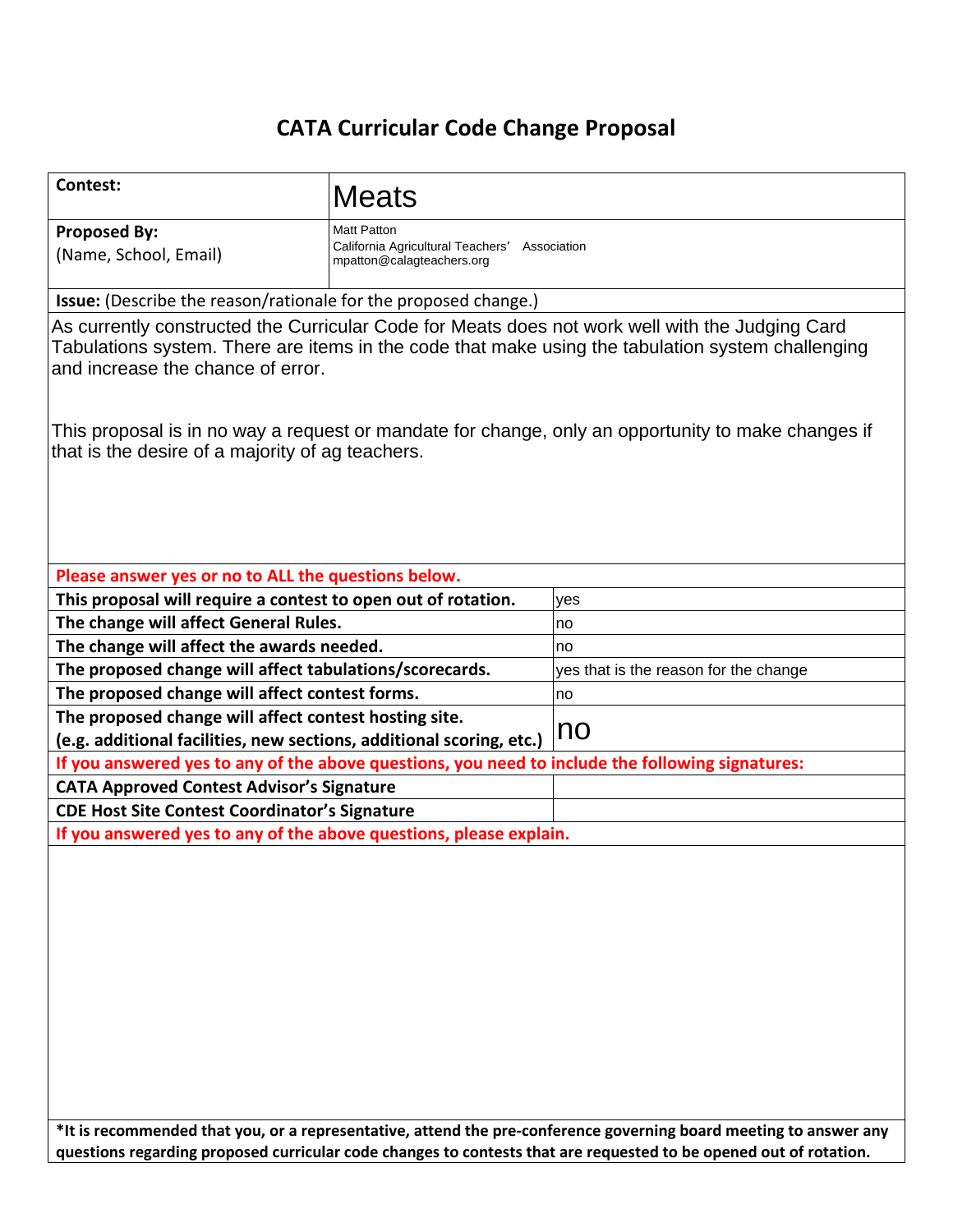**Description:** (Describe what is changing.)

Modification to the second questions class. Two questions classes make the tabulations challenging.

**Proposed CATA Code Change:** (Only include the section that the proposed change pertains to – do not include the entire contest. Reference numbered section. If editing text show new text with old text in parenthesis. For large changes set track changes in the Word document and attach the file, with edits, to this document when submitting.)

See attached.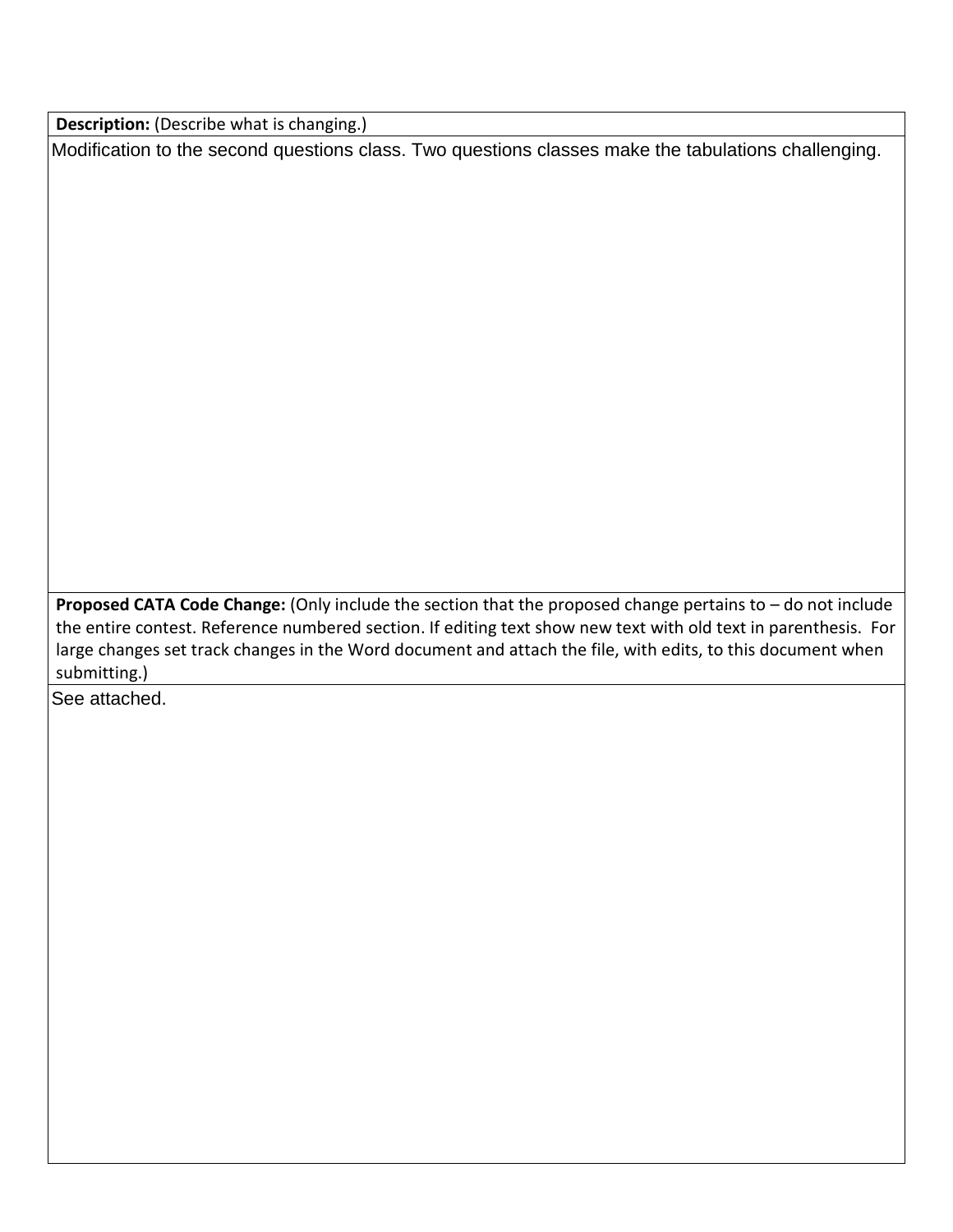#### **Revised 6/2019**

#### **Purpose and Standards:**

The purpose of the Meats contest is to create interest and promote understanding of the meat industry by providing opportunities for recognition through the demonstration of skills and proficiencies in this field. These skills include identification of a variety of meat selections, evaluation of carcasses, and questions concerning meat and its relationship to the health and well-being of individuals.

Foundation Standards: 1.0 Academics, 1.1 Mathematics 10.0, 3.0 Career Planning & Management 3.1, 5.0 Problem Solving 5.1 and 5.3, 6.0 Health and Safety 6.2, 8.0 Ethics & Legal Responsibilities 8.1, 9.0 Leadership & Teamwork 9.2.

Agricultural Pathway Standards: A3.2 Food Science, D12.0 Ag Business D12.1 and D12.2.

#### **Contestants**

- Teams consist of four members, with all four individual scores counting as the team score. All team members are eligible for individual awards.
- This contest is open to all California secondary schools having FFA programs where instruction in meat grading and evaluation is a part of the curriculum.

#### **Classes**

|                                                          | Individual | <b>Team Points</b> |
|----------------------------------------------------------|------------|--------------------|
|                                                          | Points     |                    |
| Carcasses                                                |            |                    |
| <b>Beef</b>                                              | 50         | 200                |
| Pork                                                     | 50         | 200                |
| Wholesale Cuts -- Beef or Pork                           | 50         | 200                |
| Retail Cuts - Two retail classes from beef, pork or lamb |            |                    |
| $(50$ pts ea)                                            |            |                    |
| <b>Retail Class 1</b>                                    | 50         | 200                |
| <b>Retail Class 2</b>                                    | 50         | 200                |
| Value based pricing beef placing class                   | 50         | 200                |
| Keep/Cull Class                                          | 50         | 200                |
| Questions                                                |            |                    |
| One set of questions will be selected from any two       | 50         | 200                |
| wholesale and retail judging class for 10 questions.     |            |                    |
| One set of questions will be selected from a carcass     | 50         | 200                |
| class or a combination of 2 carcass classes can be used  |            |                    |
| to make all 10 questions.                                |            |                    |
| Retail Cut Identification - 30 Cuts                      | 180        | 720                |
| <b>Beef Grading</b>                                      |            |                    |
| Quality                                                  | 40         | 160                |
| Yield                                                    | 40         | 160                |
| <b>Written Exam</b>                                      | 90         | 360                |
| <b>TOTAL POINTS POSSIBLE</b>                             | 800        | 3200               |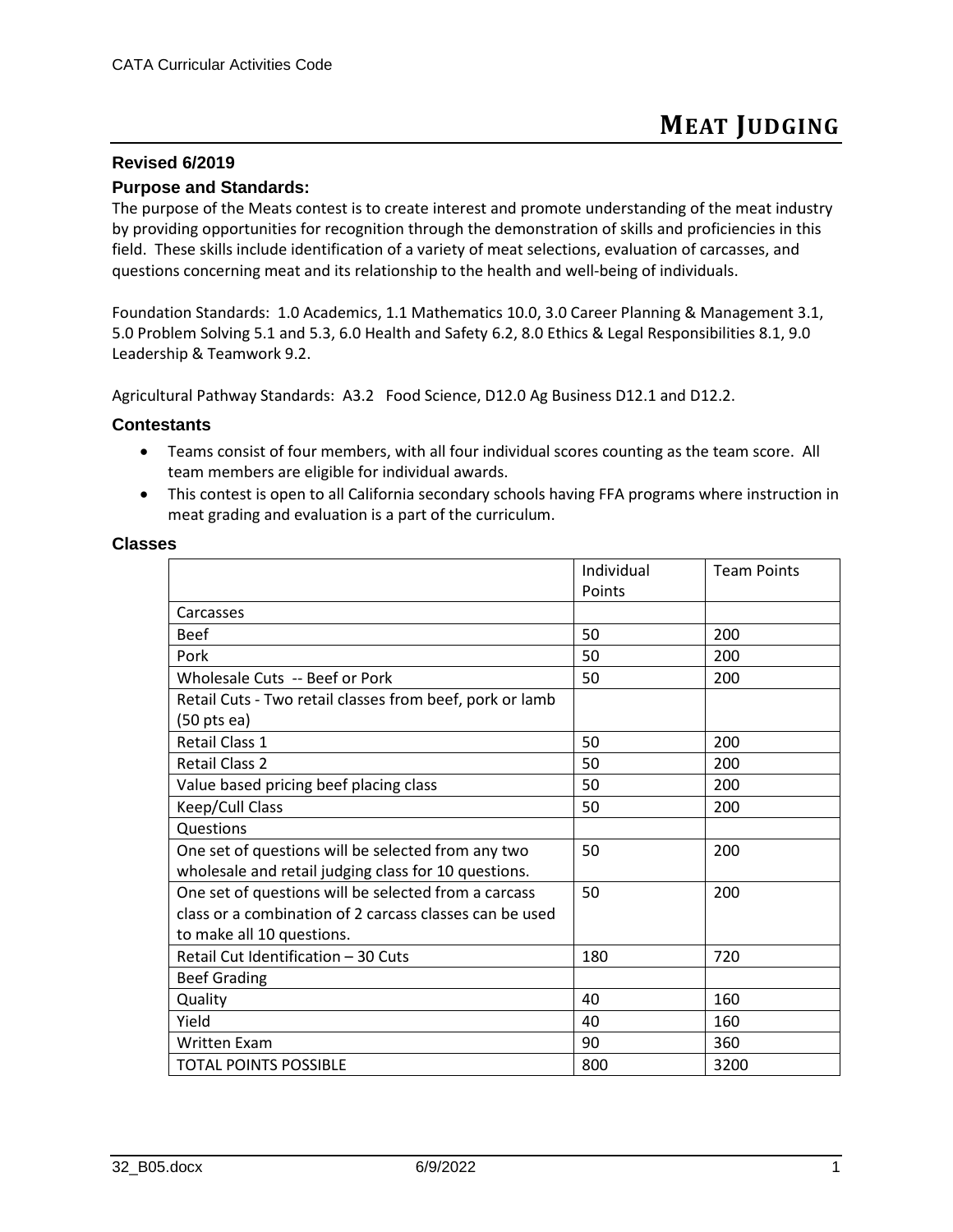# **Tiebreaker**

- 1. If ties occur, the following events will be used in order to determine award recipients:
	- a. Identification Retail Meat Cuts
	- b. Total Questions About Classes Score
	- c. Total Score Carcass Grading
- 2. The same tie breaking rules will be applied to the sub contest areas.

#### **Sub-contest Awards**

Sub-contest awards will be given for high teams and individuals in the following areas: Total Judging Score = (Carcasses, Wholesale Cuts, Retail Cuts, Value, and Keep/Cull), ID = (Retail Cut Identification), Beef Grading = (Quality and Yield Combined), and Written Test.

#### **Rules**

- I. All forms, placing cards, note cards for reasons and questions, etc. will be provided by the contest administration.
- II. Contestants must come to the contest prepared to work in cold storage rooms for 30 minutes at a time.
- III. Contestants will provide their own clipboards, pencils, hair nets, hard hats, white frocks and warm clothing. Contestants should not bring extra note paper, books, worksheets, training materials or visuals of any kind.
- IV. Contestants will be divided into at least four (4) groups. No two members on the same team will be in the same group.
- V. Group leaders will be provided to lead and move each group from exhibit to exhibit during the contest. It is the duty of the group leaders to enforce the rules of the contest and to keep the exhibits of each class in an orderly arrangement.
- VI. Contestants will not be permitted to:
	- A. touch or handle any exhibit, except for kidney knobs and thoracic vertebrae (fingernail only), in beef yield grading and beef carcass placing classes.
	- B. have hands or other objects on or near the rib eye surface when yield grading beef.
	- C. use any mechanical aid or measuring device.
	- D. talk to other contestants during the contest.
	- E. monopolize any one exhibit for an unreasonable length of time.
	- F. separate themselves from the class on which their group is working.
	- G. in any way willfully obstruct the work of any other contestant.
- VII. Coaches will be given the official placings and answers to questions immediately after the contest is completed. Contestants may then re-enter contest areas to talk classes with their respective coaches.

#### **Selection of Classes**

- I. General Considerations
	- A. All exhibits will be presented in their traditional form. Contest officials will determine if and how cuts are to be trimmed.
	- B. An effort will be made to select classes that will hold their characteristics for the duration of the contest.
	- C. Whenever possible, all exhibits within each class will be about the same weight so that exhibit size is not a factor in determining placing.
	- D. All hanging exhibits in a class will be on hooks that are about the same length.
	- E. All common marks of identification will be removed from every exhibit before the start of the contest.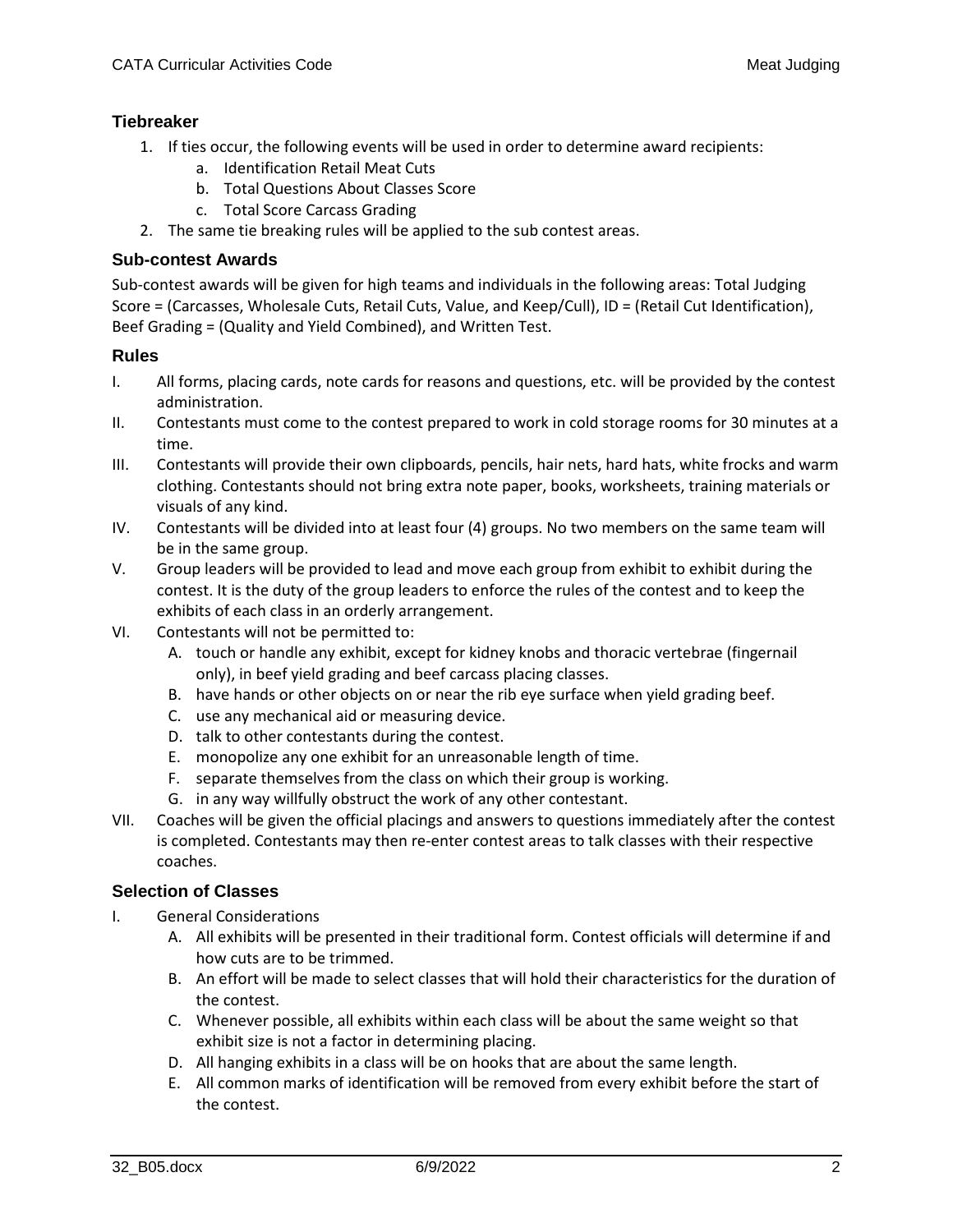- F. Carcass weights will be posted for each exhibit in both beef yield grading and beef carcass placing classes.
- G. Contestants may shade the rib eye of beef quality grading and beef carcass placing classes.
- H. Exceptions to the above or other unusual cooler or exhibit condition will be explained to the contestants prior to beginning the contest.
- II. Carcass Placing Classes
	- A. Only beef carcasses will be ribbed.
	- B. Carcass weights will be posted.
- III. Questions Classes (Some modification or accommodation needs to be made in the question section of the Meats curricular code to allow the use of the judging card tabulations system).
	- A. Contestants will answer one set of questions selected from one of the three carcass classes during even years.
	- B. Contestants will answer another set of (10) questions selected from the wholesale and one retail judging classes during odd years. Questions can be selected from any combination of the two designated classes.
	- C. Questions may be given orally or in written form.
	- D. Questions cannot be from the keep/cull and value based classes.
	- E. Contestants will be given a questions cards to take notes during the official answer period.
	- F. All questions will pertain to official placings.
- IV. Keep/Cull Class
	- A. Participants will be provided with a scenario based on an industry standard or situation. Participants will be given time to evaluate the meat product and make a selection based on the provided information.
	- B. Eight (8) exhibits of any species where selection of four (4) items will be based on the provided scenario for an aggregate score of 50 points. Points awarded will be based on individual items selected.
		- 1. Example: Select the four ribeye steaks to be sold to a high value "white table cloth" restaurant that advertises superior quality.

| Correct            | $\ast$ |  |  | $\ast$ | $\ast$ | $\ast$ |
|--------------------|--------|--|--|--------|--------|--------|
| Selection          |        |  |  |        |        |        |
| Exhibit<br>Item    | A      |  |  |        | G      |        |
| Points<br>Possible | 12     |  |  | 18     | 11     |        |

\* The four correct selections will add up to 50 points. The culled items the lesser value than the fourth place item kept.

- V. Value Based Pricing Beef Placing Class 50 points.
	- A. Participants will place a class of beef carcasses based on a paper scenario and information provided, no live exhibits to be used. It will be based upon value (per hundred weight) derived from the pricing structure provided on the pricing sheet. The prices will reflect current market values. Pricing sheet will be provided to each participant.
	- B. Carcasses exhibiting dairy type are ineligible for Yield Grade 1 or 2 premiums. Carcasses classified as Hardbone will exhibit C, D or E skeletal maturity and should be yield graded only. Carcasses with blood splash or Dark Cutter are ineligible for quality grading and should be yield graded only. A bruise is classified as an area located on the carcass where excess trimming has been performed and a major portion of the major muscle groups in the chuck, rib, loin or round has been removed.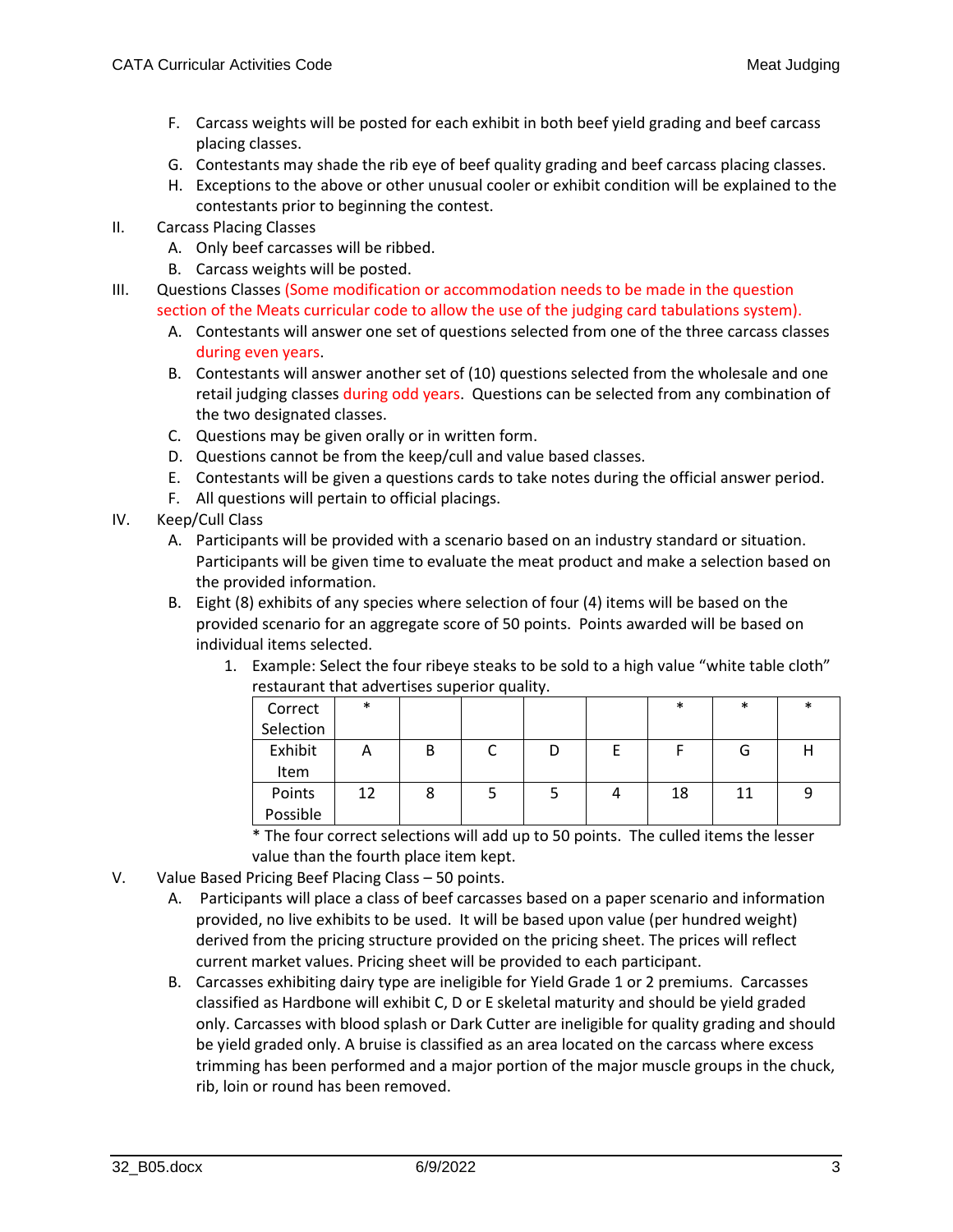C. A Sample Beef Carcass Pricing Sheet [Training Aid]: Values in parentheses are discounts and should be subtracted from the Carcass Base Price, which is established based on the exhibits USDA Quality and Yield Grade. Prices on the Grid Pricing Sheet may change from year to year.

Example Class: Carcass #1 = Carcass Weight = 758 pounds Quality Grade = Choice – Yield Grade = 2.5 Base Value = \$125.00 No Discounts Carcass Value = \$125.00 Carcass #2 = Carcass Weight = 976 pounds Quality Grade = Choice +/o Yield Grade = 3.9 Base Value = \$127.00 Weight Discounts = minus \$4.00 Carcass Value = \$123.00 Carcass #3 = Carcass Weight = 758 pounds Quality Grade = Choice +/o Yield Grade = 3.2 Base Value = \$127.00 Dairy Discounts = minus \$5.00 Carcass Value = 122.00 Carcass #4 = Carcass Weight = 843 pounds Quality Grade = Ineligible due to being a Dark Cutter Yield Grade = 3.5 Base Value = \$92.00 Bruise on Left Side Loins extending into the Longissimus dorsi muscle = minus \$10.00

Carcass Value = \$82.00

Final Placing =  $1 - 2 - 3 - 4$ 

- VI. Retail/Wholesale Judging Classes
	- A. Only retail cuts from beef, pork or lamb that are traditionally made from the chuck, shoulder, rib, loin, round, and leg regions of the carcass are eligible.
	- B. Cuts must be listed on the California FFA wholesale-retail cuts identification code form.
	- C. Beef wholesale cuts can only come from chuck, rib, loin, or round. Pork wholesale cuts made from fresh hams or pork loins.
- VII. Retail Cuts Identification Classes
	- A. Eligible cuts are those listed on the California FFA wholesale-retail cuts identification code form.
	- B. Duplicates are not permitted.
	- C. Scoring is based on Species-1pt, Primal-1pt, Retail-3pts, and Cookery Methjod-1pt.
- VIII. Beef Grading
	- A. Carcasses will be ribbed for both quality and yield grading classes.
	- B. Exhibits used in the quality grading class will be selected only from the A, B, C, (excluding B70 through C49), D and E maturity ranges. (See Meat Evaluation Handbook)
	- C. Carcass weights will be posted for exhibits in the yield grading class.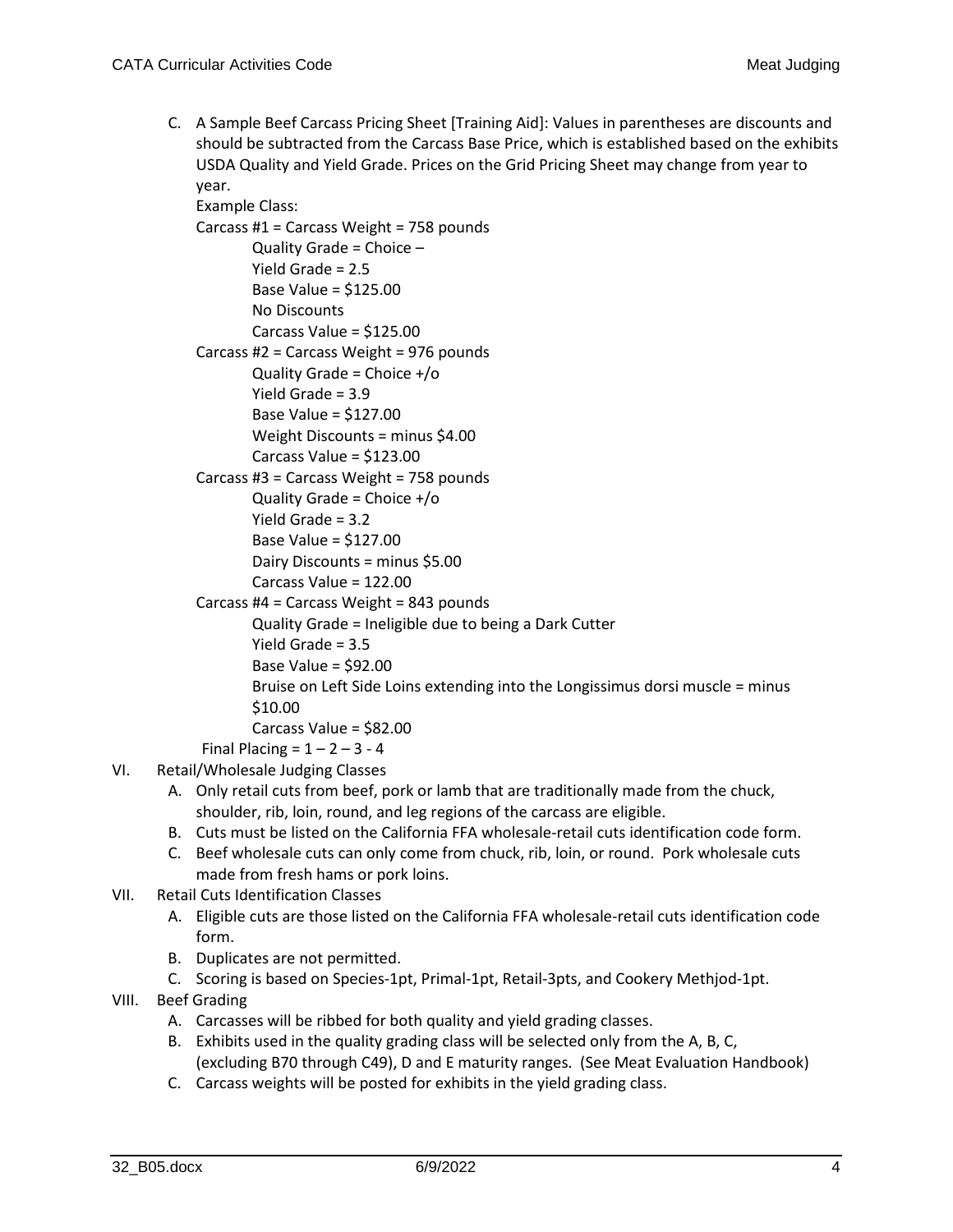- D. The beef quality grading score will be 8 points for correct answer (official grade), 6 points for one-third above or below the official grade, 4 points for two-thirds above or below the official grade, the score will be zero one full grade above or below the official grade.
- E. The beef yield grading will be Full points will be earned for  $1/10<sub>th</sub>$  above or below official yield grade. A two point deduction will be made for  $2/10<sub>th</sub> - 5/10<sub>th</sub>$  above or below official yield grade. A four point deduction for  $6/10<sub>th</sub> - 9/10<sub>th</sub>$  above or below official yield grade. Zero points will be awarded for answers 1 yield grade above or below the official yield grade. Official United States Department of Agriculture Yield Grades are 1.0 – 5.9.

Example: Official Yield Grade (FYG Official) = 2.2

FYG 2.1- 2.3 = full points (8)

FYG  $1.7 - 2.0$  or  $2.4 - 2.7 =$  minus 2 points

FYG  $1.3 - 1.6$  or  $2.8 - 3.1 =$  minus 4 points

Zero points for any FYG a full yield grade above or below official FYG.

- IX. Written Exam
	- A. All questions will be based on materials taken from the "Meat Science and Food Safety" DVD available through CEV Multimedia.
		- 1. Legislation in History, Animal Care and Handling, Meat Nutrition, Purchasing Meat.
		- 2. Meat Storage and Handling, Meat Cookery, Processed Meats & Food Safety.
	- B. 30 questions, valued at 3 points each that can be multiple choice or true/false. However, no more than 10 of the 30 questions can be true/false.
		- 1. A minimum of three questions per chapter from "Meat Science and Food Safety" DVD.

# **Contest Materials and Time**

- I. Eight (8) minutes will be allowed for each non-questions, judging class, and keep/cull class.
- II. Twelve (12) minutes will be allowed for value based and questions judging class.
- III. Contestants will be allowed a specified beginning standback time, close inspection period, and a final standback time for filling out placing cards.
- IV. A total of 25 minutes will be allowed for beef quality and yield grading class.
- V. A minimum of 40 minutes will be allowed for the retail identification class. (With the option of splitting into two ID groups of 15 cuts each with a minimum of 20 minutes for each group.)
- VI. A 15 minute study period per set of questions will be allowed preceding the question/answer period. Five (5) minutes will be allowed to answer each set of questions.
- VII. Twenty-five minutes will be allowed for written test and will be given a scantron for a test.

# **Official Placing Cards and Forms**

- I. Standard placing card.
- II. Questions note cards.
- III. Questions answer card.
- IV. Retail identification card.
- V. Species wholesale retail cut identification code
- VI. Beef quality grading card.
- VII. Beef yield grading card.
- VIII. Scantrons used will be CATA approved and available on the web for this contest.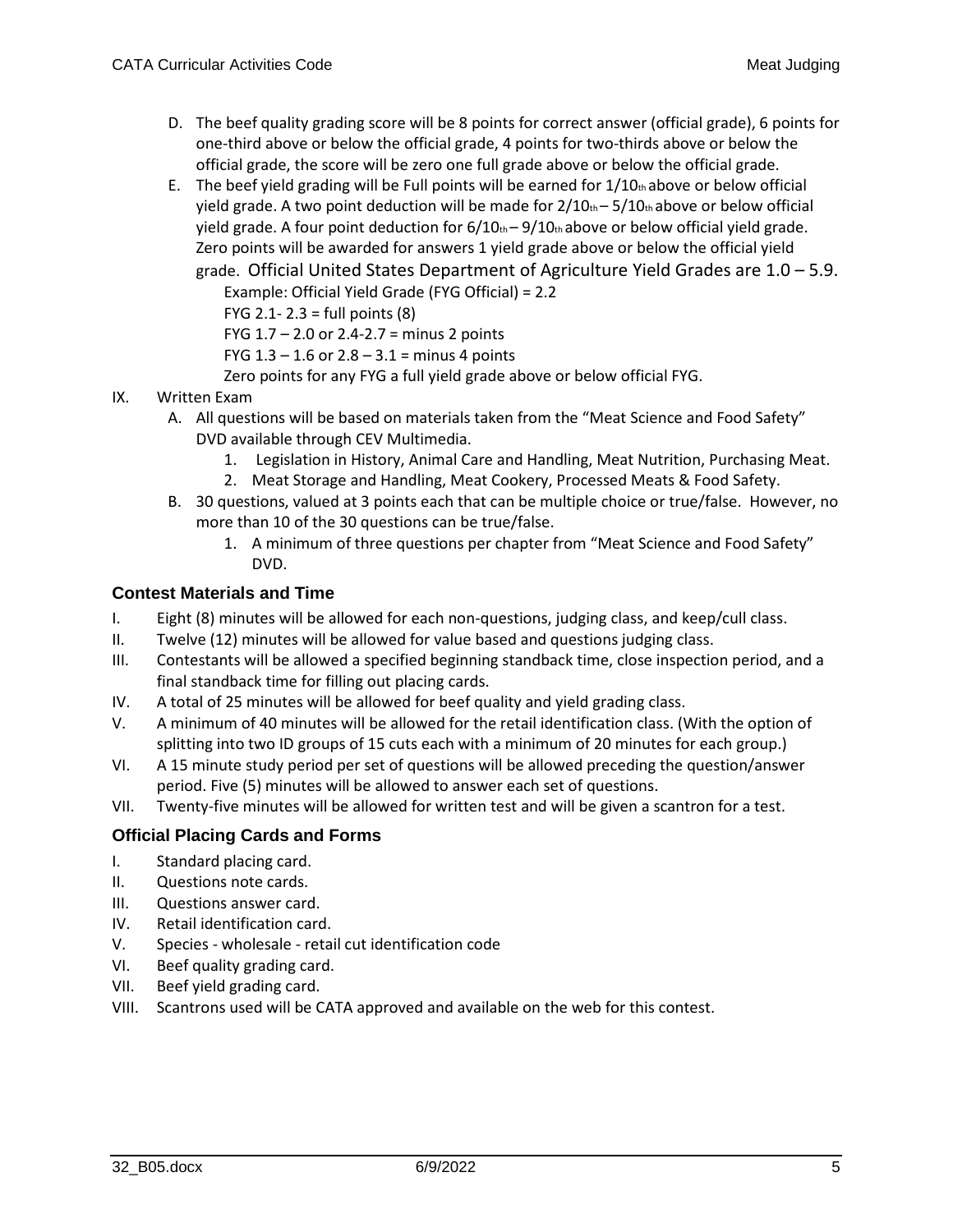# **Study Materials**

I. National Livestock and Meat Board (manuals, photographs, slides, etc.) 444 North Michigan Ave. Chicago, IL 60611 312-467-5520 II. National FFA Organization (Meat Evaluation Handbook) PO Box 68960 Indianapolis, IN 46268-0960 800-366-6556 III. CEV Multimedia, Inc. ("Meat Science and Food Safety" judging, grading and identification slides and tapes) PO Box 65264 Lubbock, TX 79424-5264 800-922-9965 IV. Nasco West (PYG rulers and rib eye area grids) 1524 Princeton Ave. Modesto, CA 95352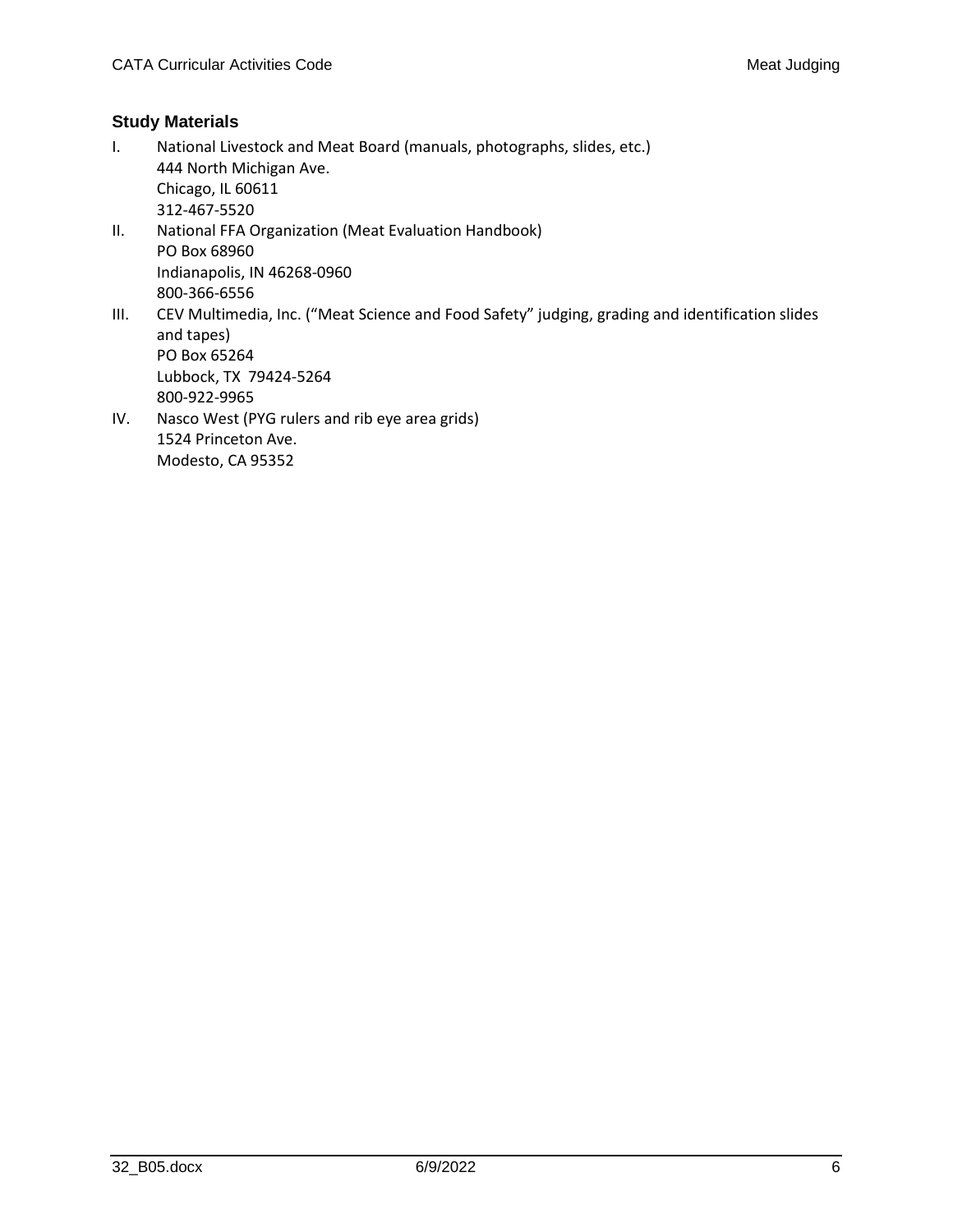#### **MEAT JUDGING CONTEST QUESTIONS ANSWER CARD**

Contestant No.

Class

| No.                            | Question   (Circle Correct Answer) |                |   |   |   | (Yes)<br>(No) |
|--------------------------------|------------------------------------|----------------|---|---|---|---------------|
| ----------<br>1 <br>---------- | -----------------<br>1             | 2              | 3 | 4 | 5 | 6             |
| 2 <sub>1</sub><br>----------   | $\mathbf{1}$                       | $\overline{2}$ | 3 | 4 | 5 | 6             |
| 3<br>---------                 | 1                                  | $\mathcal{L}$  | 3 | 4 | 5 | 6             |
| 4<br>---------                 | $\mathbf{1}$                       | $2^{\circ}$    | 3 | 4 | 5 | 6             |
| 5<br>--------                  | $\mathbf{1}$                       | 2              | 3 | 4 | 5 | 6             |
| 6 I<br>----------              | 1                                  | 2              | 3 | 4 | 5 | 6             |
| 7 I<br>---------               | 1                                  | 2              | 3 | 4 | 5 | 6             |
| 8<br>---------                 | $\mathbf{1}$                       | 2              | 3 | 4 | 5 | 6             |
| 9<br>---------                 | $\mathbf{1}$                       | 2              | 3 | 4 | 5 | 6             |
| 10 <sup>1</sup>                | $\mathbf{1}$                       | 2              | 3 | 4 | 5 | 6             |

Score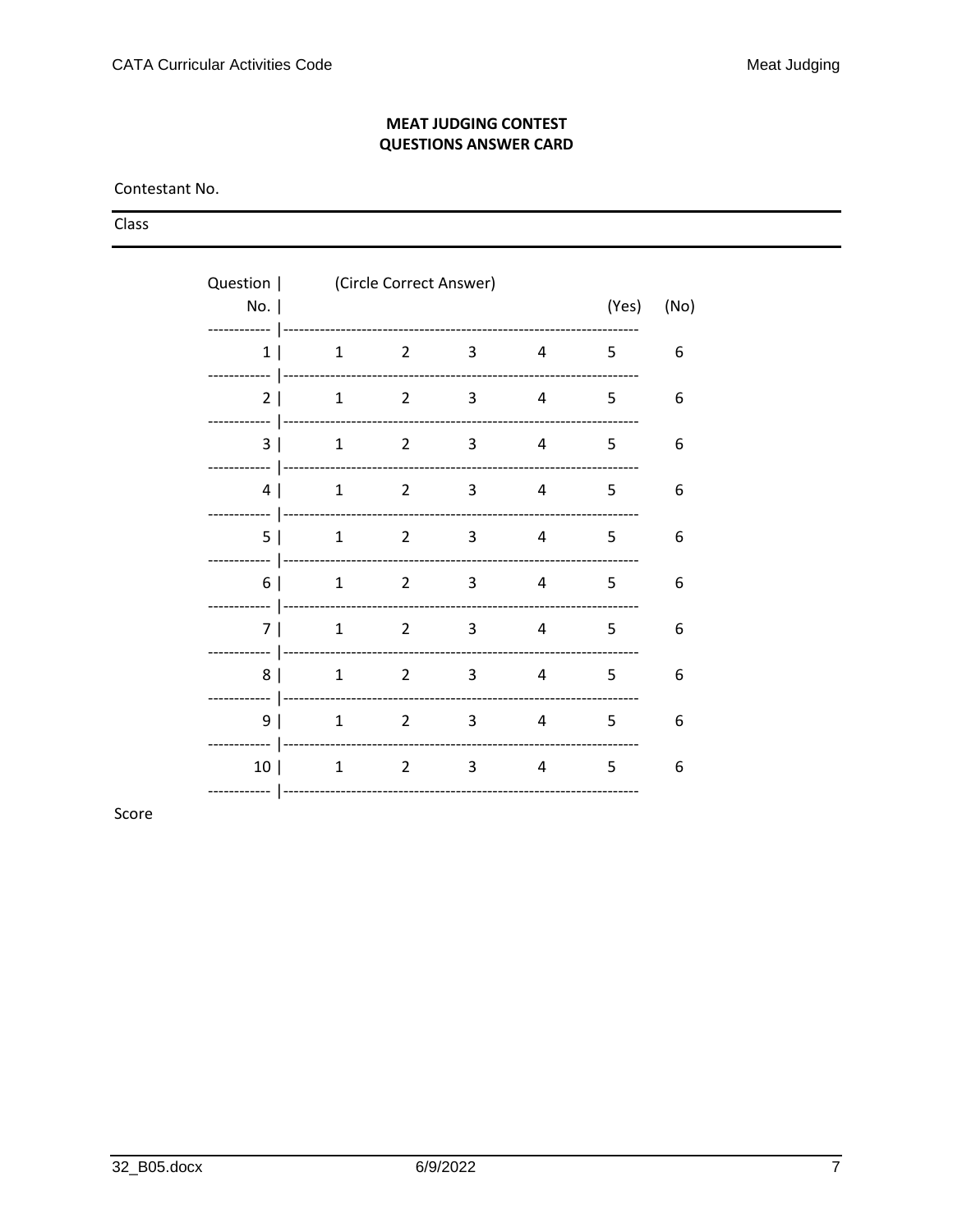## **MEAT JUDGING CONTEST QUESTIONS CLASS NOTE CARD**

| Name                      |  |
|---------------------------|--|
| $\overline{\text{Class}}$ |  |
| Placing                   |  |
|                           |  |
|                           |  |
| $\mathbf{1}$              |  |
|                           |  |
|                           |  |
|                           |  |
| $\overline{c}$            |  |
|                           |  |
|                           |  |
|                           |  |
| 3                         |  |
|                           |  |
|                           |  |
|                           |  |
| $\overline{\mathbf{r}}$   |  |
|                           |  |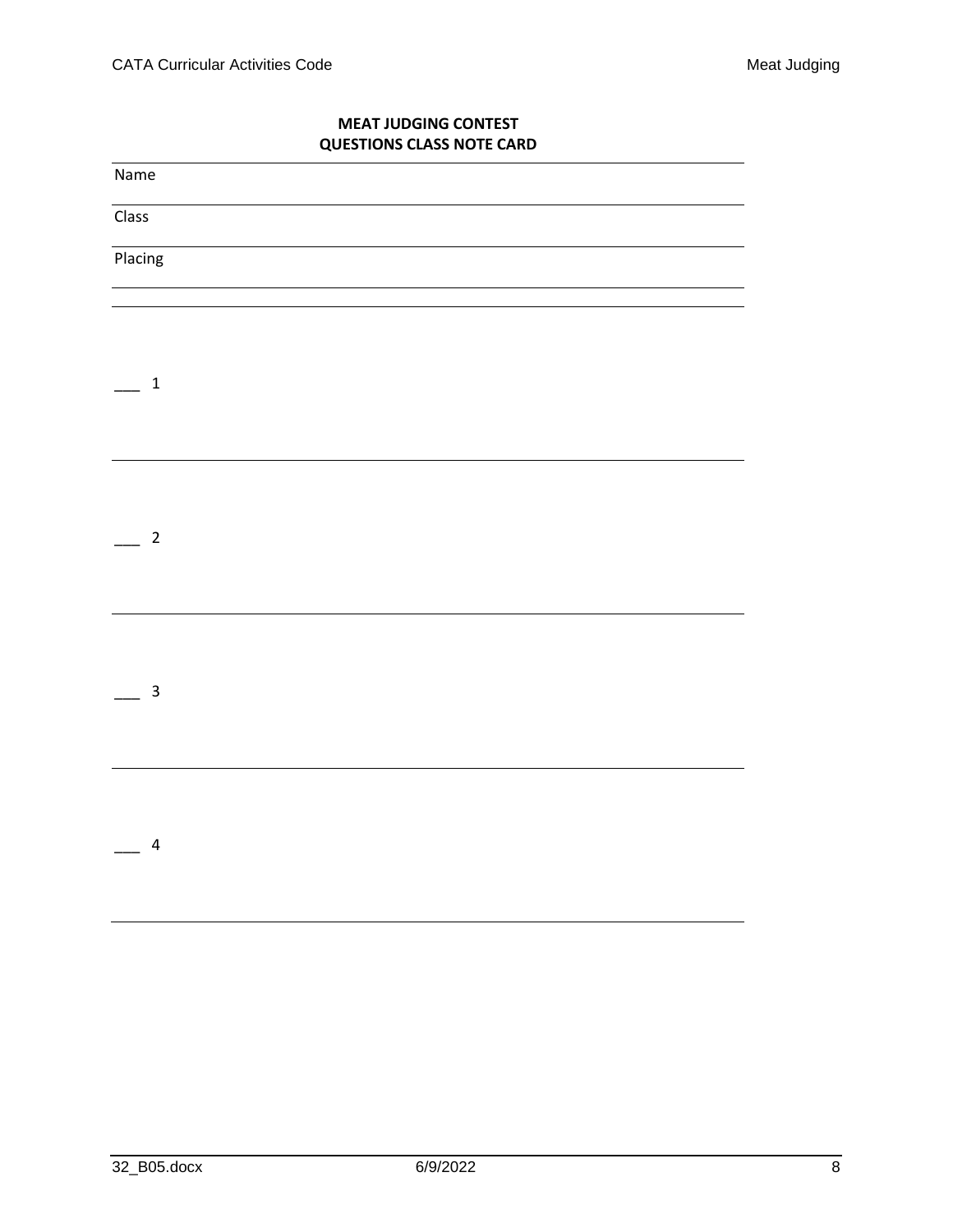#### BEEF CARCASS YIELD GRADING CARD

Class Name: Class No.

Contestant Name Contestant No.

Directions: Circle the correct Whole Grade number and Tenths Grade numbers. For example: If the answer is Yield Grade 3.5, circle the "3" in the Whole Grades box and "5" in the Tenths of Grades box.

| # | Whole Grades | <b>Tenths of Grades</b> |  |
|---|--------------|-------------------------|--|
| 1 | 1 2 3 4 5    | 0 1 2 3 4 5 6 7 8 9     |  |
|   | 1 2 3 4 5    | 0 1 2 3 4 5 6 7 8 9     |  |
| 3 | 1 2 3 4 5    | 0 1 2 3 4 5 6 7 8 9     |  |
|   | 1 2 3 4 5    | 0 1 2 3 4 5 6 7 8 9     |  |
|   | 1 2 3 4 5    | 0 1 2 3 4 5 6 7 8 9     |  |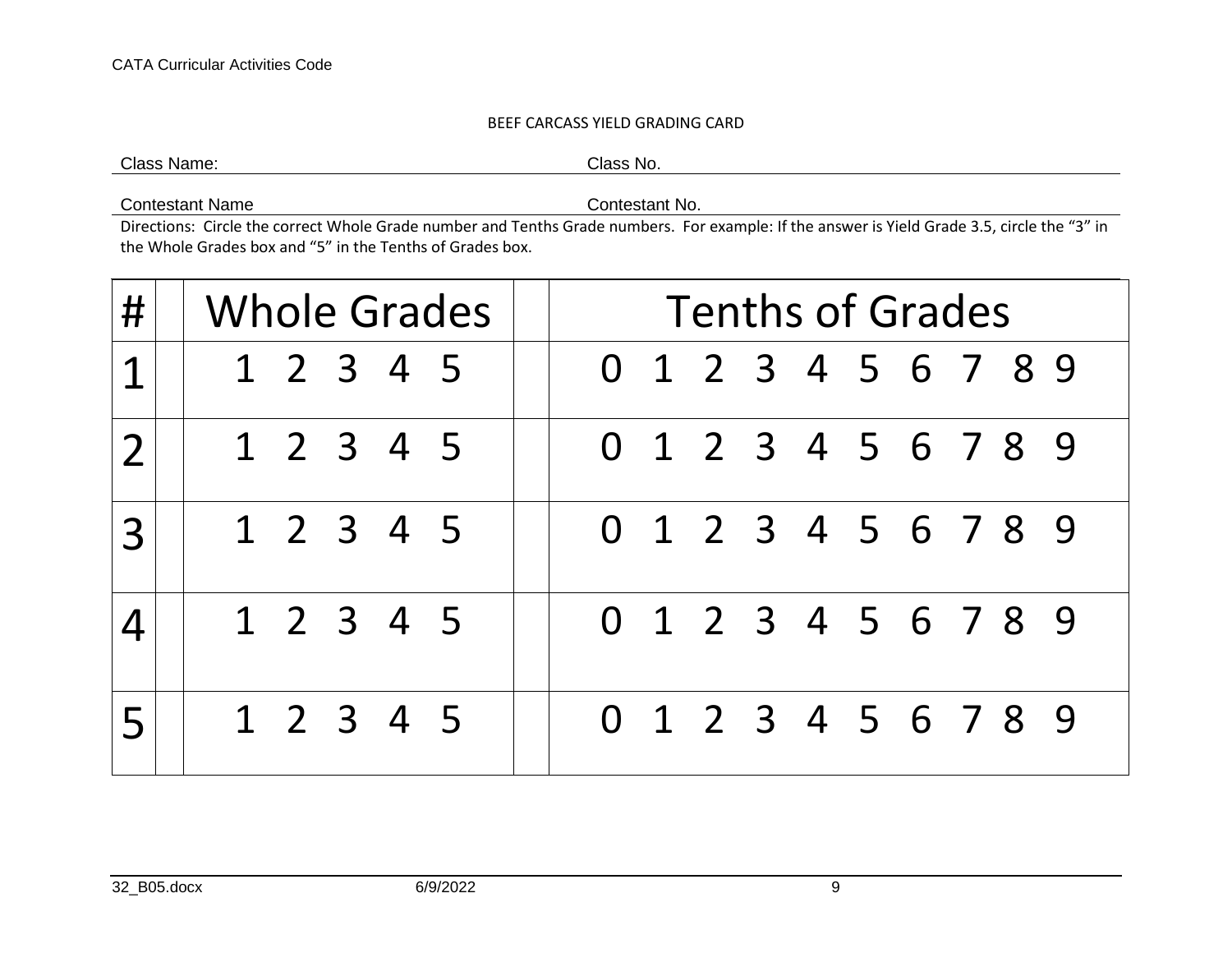#### BEEF CARCASS GRADING CARD

Class Name: Class No.

Contestant Name Contestant No.

| Grade              |      |              |     |      |               |     |               |     |                 |     |      |                   |     |      |                |     |       |
|--------------------|------|--------------|-----|------|---------------|-----|---------------|-----|-----------------|-----|------|-------------------|-----|------|----------------|-----|-------|
|                    |      | <b>PRIME</b> |     |      | <b>CHOICE</b> |     | <b>SELECT</b> |     | <b>STANDARD</b> |     |      | <b>COMMERCIAL</b> |     |      | <b>UTILITY</b> |     |       |
| Carcass<br>Number  | High | Avg          | Low | High | Avg           | Low | High          | Low | High            | Low | High | Avg               | Low | High | Avg            | Low |       |
|                    |      |              |     |      |               |     |               |     |                 |     |      |                   |     |      |                |     | Score |
| $\mathbf 1$        |      |              |     |      |               |     |               |     |                 |     |      |                   |     |      |                |     |       |
| 2.                 |      |              |     |      |               |     |               |     |                 |     |      |                   |     |      |                |     |       |
| 3.                 |      |              |     |      |               |     |               |     |                 |     |      |                   |     |      |                |     |       |
| 4.                 |      |              |     |      |               |     |               |     |                 |     |      |                   |     |      |                |     |       |
| 5.                 |      |              |     |      |               |     |               |     |                 |     |      |                   |     |      |                |     |       |
| <b>Total Score</b> |      |              |     |      |               |     |               |     |                 |     |      |                   |     |      |                |     |       |

Carcass maturity used in the quality grading class will be selected only from the A, B, C (excluding B70 through C49), D and E maturity ranges. No Cutter or Canner carcasses will be exhibited.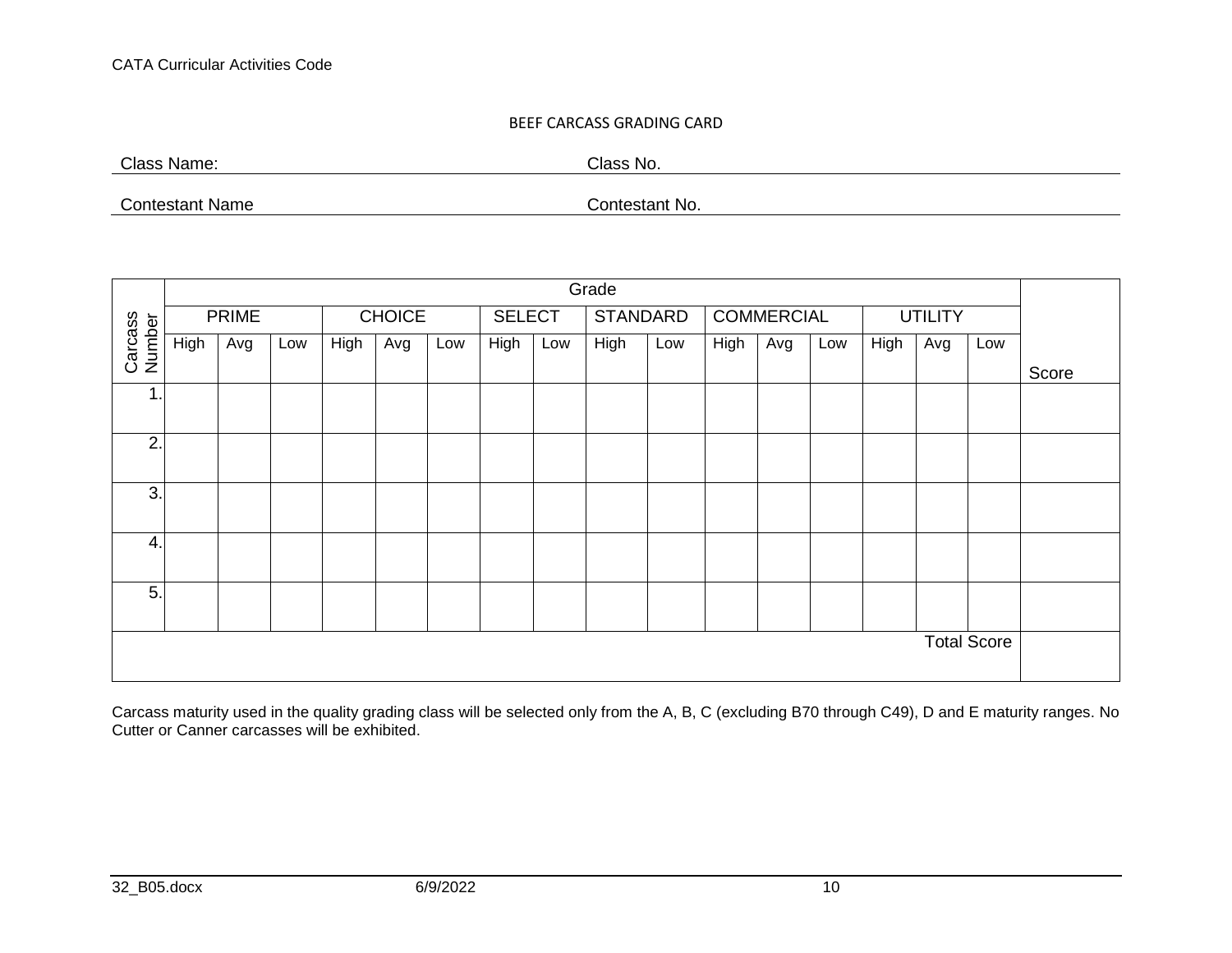Retail Cuts Code Sheet with Cookery

|                         |                         | Retail                  | Cooking                 |             |                |                                 | Cooking         |
|-------------------------|-------------------------|-------------------------|-------------------------|-------------|----------------|---------------------------------|-----------------|
| Species                 | Primal                  | Cut                     | Method                  | Species     | Primal         | Retail Cut                      | Method          |
| B                       | B                       | 89                      | M                       | Beef        | <b>Brisket</b> | Corned                          | Moist           |
| B                       | $\, {\bf B}$            | 15                      | M                       | <b>Beef</b> | <b>Brisket</b> | Flat Half, Bnls                 | Moist           |
| $\, {\bf B}$            | $\, {\bf B}$            | 10                      | M                       | Beef        | <b>Brisket</b> | Whole, Bnls                     | Moist           |
| $\, {\bf B}$            | $\overline{C}$          | $\overline{26}$         | M                       | Beef        | Chuck          | 7-bone Pot-Roast                | Moist           |
| B                       | $\overline{C}$          | $\overline{\mathbf{3}}$ | M                       | Beef        | Chuck          | Arm Pot-Roast                   | Moist           |
| B                       | $\overline{C}$          | $\overline{4}$          | M                       | Beef        | Chuck          | Arm Pot-Roast, Bnls             | Moist           |
| $\, {\bf B}$            | $\overline{C}$          | $\overline{6}$          | M                       | <b>Beef</b> | Chuck          | <b>Blade Roast</b>              | Moist           |
| B                       | $\mathsf{C}$            | 13                      | D/M                     | Beef        | Chuck          | Eye Roast, Bnls                 | Dry/Moist       |
| $\, {\bf B}$            | $\overline{C}$          | 45                      | $\mathbf D$             | Beef        | Chuck          | Eye Steak, Bnls                 | Dry             |
| $\, {\bf B}$            | $\overline{C}$          | 20                      | M                       | Beef        | Chuck          | Mock Tender Roast               | Moist           |
| $\, {\bf B}$            | $\overline{C}$          | 48                      | M                       | Beef        | Chuck          | <b>Mock Tender Steak</b>        | Moist           |
| $\, {\bf B}$            | $\mathsf{C}$            | 21                      | D                       | Beef        | Chuck          | Petite Tender                   | Dry             |
| B                       | $\overline{C}$          | 29                      | $\rm{D}/\rm{M}$         | Beef        | Chuck          | Shoulder Pot Roast (Bnls)       | Dry/Moist       |
| $\, {\bf B}$            | $\overline{C}$          | 58                      | D                       | Beef        | Chuck          | Top Blade Steak (Flat Iron)     | Dry             |
| $\overline{B}$          | $\mathbf D$             | 47                      | $\rm{D}/\rm{M}$         | Beef        | Flank          | <b>Flank Steak</b>              | Dry/Moist       |
| $\, {\bf B}$            | $\overline{F}$          | 49                      | D                       | Beef        | Loin           | Porterhouse Steak               | Dry             |
| $\, {\bf B}$            | $\overline{F}$          | 55                      | D                       | Beef        | Loin           | T-bone Steak                    | Dry             |
| B                       | $\overline{F}$          | 34                      | D                       | Beef        | Loin           | <b>Tenderloin Roast</b>         | Dry             |
| $\, {\bf B}$            | $\overline{F}$          | 56                      | $\overline{D}$          | Beef        | Loin           | <b>Tenderloin Steak</b>         | Dry             |
| $\, {\bf B}$            | $\overline{F}$          | $\overline{59}$         | $\overline{D}$          | Beef        | Loin           | Top Loin Steak                  | Dry             |
| $\, {\bf B}$            | $\overline{\mathrm{F}}$ | $\overline{60}$         | $\overline{D}$          | Beef        | Loin           | Top Loin Steak, Bnls            | Dry             |
| $\, {\bf B}$            | $\overline{F}$          | 64                      | $\overline{D}$          | Beef        | Loin           | Top Sirloin Cap Steak, Bnls     | Dry             |
| $\, {\bf B}$            | $\overline{F}$          | 63                      | D                       | Beef        | Loin           | Top Sirloin Steak, Bnls Cap Off | Dry             |
| $\, {\bf B}$            | $\overline{F}$          | 62                      | $\overline{D}$          | Beef        | Loin           | Top Sirloin Steak, Bnls         | Dry             |
| $\bf{B}$                | $\overline{F}$          | 40                      | $\overline{D}$          | Beef        | Loin           | Tri Tip Roast                   | Dry             |
| $\, {\bf B}$            | $\overline{G}$          | 28                      | M                       | Beef        | Plate          | <b>Short Ribs</b>               | Moist           |
| $\, {\bf B}$            | $\mathbf G$             | 54                      | $\overline{D/M}$        | Beef        | Plate          | Skirt Steak, Bnls               | $\rm{D}/\rm{M}$ |
| $\, {\bf B}$            | H                       | 22                      | D                       | Beef        | Rib            | Rib Roast                       | Dry             |
| $\, {\bf B}$            | H                       | 13                      | D                       | Beef        | Rib            | Ribeye Roast, Bnls              | Dry             |
| $\, {\bf B}$            | $\, {\rm H}$            | 45                      | $\mathbf D$             | Beef        | Rib            | Ribeye Steak, Bnls              | Dry             |
| B                       | H                       | 50                      | $\mathbf D$             | Beef        | Rib            | Ribeye Steak, Lip-On            | Dry             |
| $\overline{B}$          | $\mathbf I$             | $\overline{8}$          | D/M                     | Beef        | Round          | <b>Bottom Round Roast</b>       | Dry/Moist       |
| B                       | I                       | $\overline{9}$          | $\rm{D}/\rm{M}$         | Beef        | Round          | <b>Bottom Round Rump Roast</b>  | Dry/Moist       |
| $\, {\bf B}$            | I                       | 43                      | M                       | Beef        | Round          | <b>Bottom Round Steak</b>       | Moist           |
| $\, {\bf B}$            | $\mathbf I$             | 14                      | $\mathbf{D}/\mathbf{M}$ | Beef        | Round          | <b>Eye Round Roast</b>          | Dry/Moist       |
| $\overline{B}$          | I                       | 46                      | $\rm{D}/\rm{M}$         | Beef        | Round          | Eye Round Steak                 | Dry/Moist       |
| $\, {\bf B}$            | $\mathbf I$             | 51                      | $\mathbf M$             | Beef        | Round          | Round Steak                     | Moist           |
| $\, {\bf B}$            | I                       | $\overline{52}$         | M                       | <b>Beef</b> | Round          | Round Steak, Bnls               | Moist           |
| $\, {\bf B}$            | I                       | 36                      | D/M                     | Beef        | Round          | Tip Roast - Cap Off             | Dry/Moist       |
| $\overline{\mathbf{B}}$ | $\overline{I}$          | 57                      | $\overline{D}$          | <b>Beef</b> | Round          | Tip Steak - Cap Off             | Dry             |
| $\, {\bf B}$            | $\bf I$                 | 39                      | $\overline{D}$          | Beef        | Round          | <b>Top Round Roast</b>          | Dry             |
| B                       | I                       | 61                      | $\overline{D}$          | Beef        | Round          | <b>Top Round Steak</b>          | Dry             |
| $\, {\bf B}$            | ${\bf N}$               | 82                      | $\mathbf{M}$            |             |                | Beef for Stew                   |                 |
|                         |                         |                         |                         | Beef        | Various        | <b>Cubed Steak</b>              | Moist           |
| B<br>$\, {\bf B}$       | N<br>$\overline{N}$     | 83<br>84                | D/M<br>${\bf D}$        | Beef        | Various        | Ground Beef                     | Dry/Moist       |
|                         |                         |                         |                         | Beef        | Various        |                                 | Dry             |
|                         |                         |                         |                         |             |                |                                 |                 |
| ${\bf P}$               | $\overline{E}$          | 44                      | $\rm{D}/\rm{M}$         | Pork        | Ham/Leg        | Pork Fresh Ham Center Slice     | Dry/Moist       |
| $\mathbf{P}$            | ${\bf E}$               | 25                      | D/M                     | Pork        | Ham/Leg        | Pork Fresh Ham Rump Portion     | Dry/Moist       |
| $\mathbf{P}$            | ${\bf E}$               | 27                      | D/M                     | Pork        | Ham/Leg        | Pork Fresh Ham Shank Portion    | Dry/Moist       |
| $\mathbf{P}$            | $\overline{E}$          | 91                      | ${\bf D}$               | Pork        | Ham/Leg        | Smoked Ham, Bnls                | Dry             |
| ${\bf P}$               | $\overline{E}$          | $\overline{90}$         | $\overline{D}$          | Pork        | Ham/Leg        | Smoked Ham, Center Slice        | Dry             |
| $\overline{P}$          | $\overline{E}$          | 96                      | $\overline{D}$          | Pork        | Ham/Leg        | Smoked Ham, Rump Portion        | Dry             |
| $\mathbf{P}$            | ${\bf E}$               | 97                      | ${\bf D}$               | Pork        | Ham/Leg        | Smoked Ham, Shank Portion       | Dry             |
| $\mathbf{P}$            | ${\bf E}$               | 35                      | ${\rm D}$               | Pork        | Ham/Leg        | Tip Roast, Bnls                 | Dry             |
| ${\bf P}$               | ${\bf E}$               | 38                      | ${\bf D}$               | Pork        | Ham/Leg        | Top Roast, Bnls                 | Dry             |
| $\mathbf{P}$            | $\overline{F}$          | $\overline{5}$          | D/M                     | Pork        | Loin           | <b>Back Ribs</b>                | Dry/Moist       |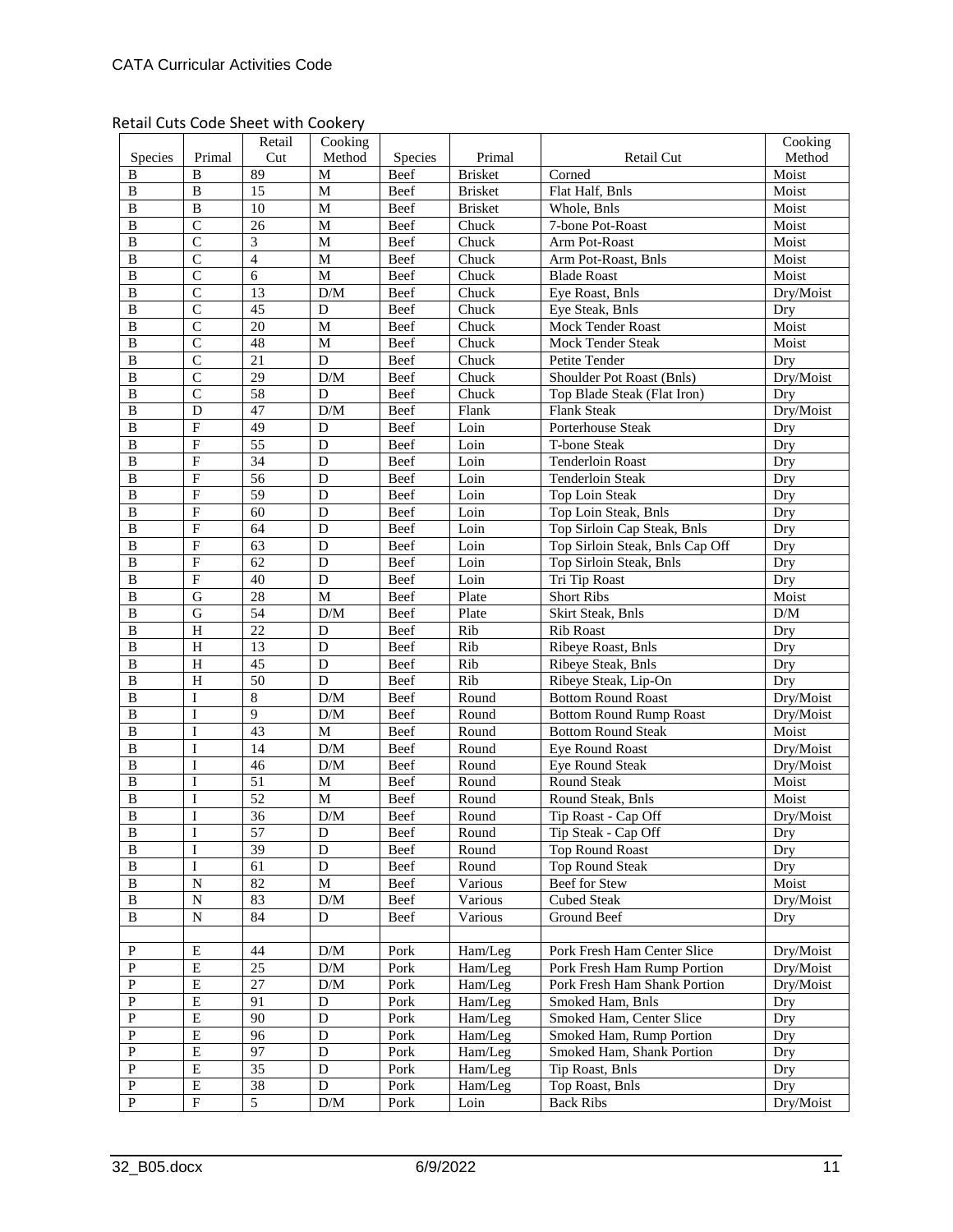|                |                         | Retail          | Cooking                 |         |               |                               | Cooking   |
|----------------|-------------------------|-----------------|-------------------------|---------|---------------|-------------------------------|-----------|
| Species        | Primal                  | Cut             | Method                  | Species | Primal        | Retail Cut                    | Method    |
| P              | F                       | 66              | $\rm{D}/\rm{M}$         | Pork    | Loin          | <b>Blade Chops</b>            | Dry/Moist |
| P              | $\mathbf{F}$            | 67              | D/M                     | Pork    | Loin          | <b>Blade Chops</b> , Bnls     | Dry/Moist |
| ${\bf P}$      | $\overline{F}$          | 6               | $\rm{D}/\rm{M}$         | Pork    | Loin          | <b>Blade Roast</b>            | Dry/Moist |
| ${\bf P}$      | $\overline{F}$          | 68              | D                       | Pork    | Loin          | <b>Butterflied Chops Bnls</b> | Dry       |
| $\mathbf{P}$   | $\overline{F}$          | $\overline{11}$ | $\mathbf D$             | Pork    | Loin          | Center Loin Roast             | Dry       |
| $\mathbf{P}$   | $\overline{F}$          | $\overline{12}$ | D                       | Pork    | Loin          | Center Rib Roast              | Dry       |
| ${\bf P}$      | $\overline{\mathrm{F}}$ | $\overline{70}$ | D                       | Pork    | Loin          | Loin Chops                    | Dry       |
| $\mathbf{P}$   | $\overline{F}$          | $\overline{71}$ | D                       | Pork    | Loin          | Rib Chops                     | Dry       |
| $\mathbf{P}$   | $\overline{\mathrm{F}}$ | 73              | D                       | Pork    | Loin          | <b>Sirloin Chops</b>          | Dry       |
| ${\bf P}$      | $\overline{F}$          | 53              | D                       | Pork    | Loin          | Sirloin Cutlets               | Dry       |
| $\overline{P}$ | $\overline{F}$          | $\overline{30}$ | D                       | Pork    | Loin          | Sirloin Roast                 | Dry       |
| ${\bf P}$      | $\overline{F}$          | 93              | D                       | Pork    | Loin          | Smoked Pork Loin Chop         | Dry       |
| $\mathbf{P}$   | $\overline{F}$          | 95              | D                       | Pork    | Loin          | Smoked Pork Loin Rib Chop     | Dry       |
| ${\bf P}$      | $\overline{F}$          | 34              | D                       | Pork    | Loin          | Tenderloin, Whole             | Dry       |
| $\mathbf{P}$   | $\overline{F}$          | 74              | D                       | Pork    | Loin          | Top Loin Chops                | Dry       |
| $\mathbf{P}$   | $\overline{F}$          | 75              | $\mathbf D$             | Pork    | Loin          | Top Loin Chops, Bnls          | Dry       |
| ${\bf P}$      | $\mathbf F$             | $\overline{37}$ | D                       | Pork    | Loin          | Top Loin Roast, Bnls          | Dry       |
| ${\bf P}$      | J                       | $\overline{c}$  | $\rm{D}/\rm{M}$         | Pork    | Shoulder      | Arm Picnic, Whole             | Dry/Moist |
| P              | J                       | $\overline{3}$  | $\rm{D}/\rm{M}$         | Pork    | Shoulder      | Arm Roast                     | Dry/Moist |
| ${\bf P}$      | J                       | 41              | D/M                     | Pork    | Shoulder      | <b>Arm Steak</b>              | Dry/Moist |
| $\mathbf{P}$   | J                       | 7               | D/M                     | Pork    | Shoulder      | <b>Blade Boston Roast</b>     | Dry/Moist |
| ${\bf P}$      | J                       | 42              | D/M                     | Pork    | Shoulder      | <b>Blade Steak</b>            | Dry/Moist |
| $\mathbf{P}$   | J                       | $\overline{94}$ | $\rm{D}/\rm{M}$         | Pork    | Shoulder      | Smoked Picnic, Whole          | Dry/Moist |
| $\overline{P}$ | $\overline{K}$          | 98              | $\mathbf D$             | Pork    | Side          | Slab Bacon                    | Dry       |
| ${\bf P}$      | $\overline{\mathbf{K}}$ | 99              | $\mathbf D$             | Pork    | Side          | Sliced Bacon                  | Dry       |
| $\mathbf{P}$   | $\rm K$                 | 17              | $\mathbf M$             | Pork    | Side/Belly    | Fresh Side                    | Moist     |
| ${\bf P}$      | L                       | 32              | $\rm{D}/\rm{M}$         | Pork    | Spareribs     | Pork Spareribs                | Dry/Moist |
| $\mathbf{P}$   | $\overline{N}$          | 69              | D/M                     | Port    | Various       | Country Style Ribs            | Dry/Moist |
| ${\bf P}$      | $\mathbf N$             | 85              | D                       | Pork    | Various       | <b>Ground Pork</b>            | Dry       |
| ${\bf P}$      | $\overline{N}$          | 86              | $\mathbf{M}$            | Pork    | Various       | Hock                          | Moist     |
| ${\bf P}$      | $\overline{N}$          | 83              | D/M                     | Pork    | Various       | Pork Cubed Steak              | Dry/Moist |
| $\mathbf{P}$   | $\overline{N}$          | 87              | D                       | Pork    | Various       | Pork Sausage Links            | Dry       |
| $\overline{P}$ | $\overline{N}$          | 87              | D                       | Pork    | Various       | Sausage                       | Dry       |
| $\mathbf{P}$   | $\mathbf N$             | $\overline{92}$ | $\overline{M}$          | Pork    | Various       | Smoked Pork Hock              | Moist     |
|                |                         |                 |                         |         |               |                               |           |
| L              | $\mathbf{A}$            | 24              | $\rm{D}/\rm{M}$         | Lamb    | <b>Breast</b> | Ribs (Denver Style)           | Dry/Moist |
| L              | $\overline{E}$          | $\mathbf{1}$    | D                       | Lamb    | Leg           | American Style Roast          | Dry       |
| L              | $\mathbf E$             | 44              | D                       | Lamb    | Leg           | Center Slice                  | Dry       |
| $\mathbf{L}$   | E                       | 16              | $\mathbf D$             | Lamb    | Leg           | Frenched Style Roast          | Dry       |
| $\overline{L}$ | $\overline{E}$          | 18              | $\overline{D}$          | Lamb    | Leg           | Leg Roast, Bnls               | Dry       |
| L              | $\mathbf E$             | 73              | $\mathbf D$             | Lamb    | Leg           | Sirloin Chops                 | Dry       |
| $\mathbf L$    | ${\bf E}$               | 31              | ${\bf D}$               | Lamb    | Leg           | Sirloin Half                  | Dry       |
| L              | $\overline{\mathrm{F}}$ | $70\,$          | D                       | Lamb    | Loin          | Loin Chops                    | Dry       |
| L              | $\overline{\mathrm{F}}$ | 19              | ${\bf D}$               | Lamb    | Loin          | Loin Roast                    | Dry       |
| L              | $\overline{H}$          | $\overline{71}$ | $\mathbf D$             | Lamb    | Rib           | Rib Chops                     | Dry       |
| L              | $\overline{H}$          | 72              | $\overline{D}$          | Lamb    | Rib           | <b>Rib Chops Frenched</b>     | Dry       |
| L              | $\mathbf H$             | 22              | ${\bf D}$               | Lamb    | Rib           | Rib Roast                     | Dry       |
| L              | $\overline{H}$          | 23              | $\mathbf D$             | Lamb    | Rib           | Rib Roast, Frenched           | Dry       |
| L              | J                       | 65              | D/M                     | Lamb    | Shoulder      | Arm Chops                     | Dry/Moist |
| $\mathbf L$    | $\bf J$                 | 66              | $\rm{D}/\rm{M}$         | Lamb    | Shoulder      | <b>Blade Chops</b>            | Dry/Moist |
| L              | J                       | $\overline{33}$ | D/M                     | Lamb    | Shoulder      | Square Cut                    | Dry/Moist |
| L              | $\overline{N}$          | $\overline{88}$ | $\mathbf M$             | Lamb    | Various       | Shank                         | Moist     |
|                |                         |                 |                         |         |               |                               |           |
| B              | M                       | 76              | D/M                     | Beef    | Variety       | Heart                         | Dry/Moist |
| L              | $\mathbf M$             | 76              | D/M                     | Lamb    | Variety       | Heart                         | Dry/Moist |
| ${\bf P}$      | $\mathbf M$             | 76              | D/M                     | Pork    | Variety       | Heart                         | Dry/Moist |
| $\, {\bf B}$   | $\mathbf M$             | $77\,$          | $\mathbf{D}/\mathbf{M}$ | Beef    | Variety       | Kidney                        | Dry/Moist |
|                |                         |                 |                         |         |               |                               |           |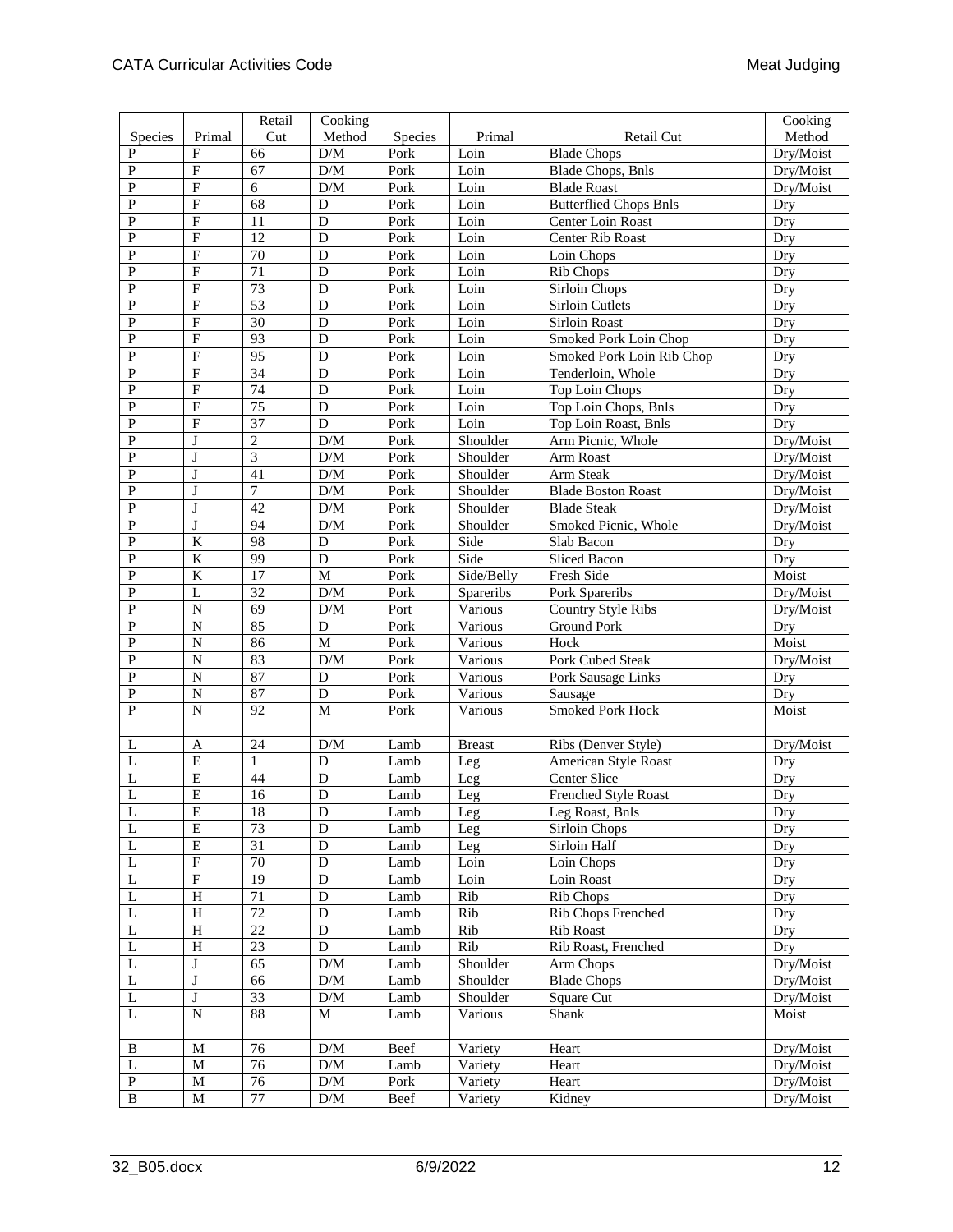|                |        | Retail | Cooking |                |         |            | Cooking   |
|----------------|--------|--------|---------|----------------|---------|------------|-----------|
| <b>Species</b> | Primal | Cut    | Method  | <b>Species</b> | Primal  | Retail Cut | Method    |
|                | М      | 77     | D/M     | Lamb           | Variety | Kidney     | Dry/Moist |
| P              | М      | 77     | D/M     | Pork           | Variety | Kidney     | Dry/Moist |
| B              | М      | 78     | D/M     | Beef           | Variety | Liver      | Dry/Moist |
| L              | М      | 78     | D/M     | Lamb           | Variety | Liver      | Dry/Moist |
| P              | М      | 78     | D/M     | Pork           | Variety | Liver      | Dry/Moist |
| B              | М      | 79     | M       | Beef           | Variety | Oxtail     | Moist     |
| B              | М      | 80     | D/M     | Beef           | Variety | Tongue     | Dry/Moist |
| $\mathbf{L}$   | М      | 80     | D/M     | Lamb           | Variety | Tongue     | Dry/Moist |
| P              | М      | 80     | D/M     | Pork           | Variety | Tongue     | Dry/Moist |
| B              | M      | 81     | M       | Beef           | Variety | Tripe      | Moist     |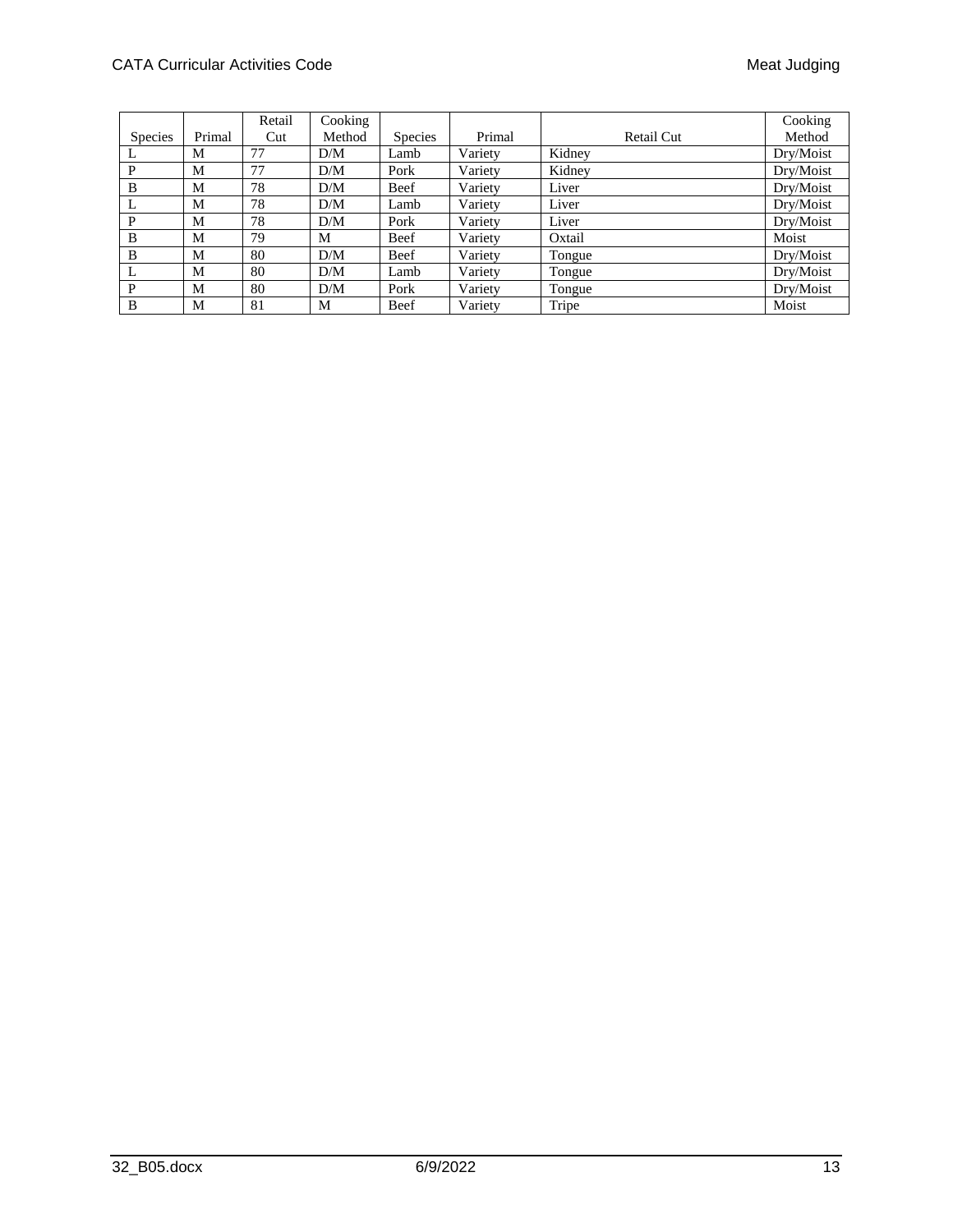#### **MEATS IDENTIFICATION SCORECARD**

**Name\_\_\_\_\_\_\_\_\_\_\_\_\_\_\_\_\_\_\_\_\_\_\_\_\_\_ ID Number \_\_\_\_\_\_\_\_\_\_\_\_\_ Chapter\_\_\_\_\_\_\_\_\_\_\_\_\_**

Select: Species (1 pt); Primal Cut (1 pts); Retail (3 pts); and Cookery Method (1 pt) from the listing below and fill in the column blanks beside the cut number. The score column is for tabulation only. Total – 180 points.

|               | <b>SPECIES</b>     |        |
|---------------|--------------------|--------|
| <b>B</b> Beef | P Pork             | L Lamb |
|               | <b>PRIMAL CUTS</b> |        |
|               |                    |        |
|               |                    |        |
|               |                    |        |

| ID#            | <b>SPECIES</b> | <b>PRIMAL</b> | <b>RETAIL</b> | <b>COOKERY</b> | <b>SCORE</b> |
|----------------|----------------|---------------|---------------|----------------|--------------|
| $\mathbf{1}$   |                |               |               |                |              |
| $\overline{c}$ |                |               |               |                |              |
| 3              |                |               |               |                |              |
| $\overline{4}$ |                |               |               |                |              |
|                |                |               |               |                |              |
| $\overline{6}$ |                |               |               |                |              |
| $\overline{7}$ |                |               |               |                |              |
| $\overline{8}$ |                |               |               |                |              |
| 9              |                |               |               |                |              |
| 10             |                |               |               |                |              |
| 11             |                |               |               |                |              |
| 12             |                |               |               |                |              |
| 13             |                |               |               |                |              |
| 14             |                |               |               |                |              |
| 15             |                |               |               |                |              |
| 16             |                |               |               |                |              |
| 17             |                |               |               |                |              |
| 18             |                |               |               |                |              |
| 19             |                |               |               |                |              |
| 20             |                |               |               |                |              |
| 21             |                |               |               |                |              |
| 22             |                |               |               |                |              |
| 23             |                |               |               |                |              |
| 24             |                |               |               |                |              |
| 25             |                |               |               |                |              |
| 26             |                |               |               |                |              |
| 27             |                |               |               |                |              |
| 28             |                |               |               |                |              |
| 29             |                |               |               |                |              |
| 30             |                |               |               |                |              |

| A Breast         | H Rib or Rack   |
|------------------|-----------------|
| <b>B</b> Brisket | Round<br>ı      |
| C. Chuck         | J Shoulder      |
| D Flank          | K Side (Belly)  |
| E Ham or Leg     | L Spareribs     |
| F Loin           | M Variety Meats |
| G Plate          | N Various Meats |
|                  |                 |

#### **RETAIL CUTS Roasts/Pot Poasts Chops**

| ROASTS/POT ROASTS                | <b>Chops</b>               |
|----------------------------------|----------------------------|
| 1 American Style                 | 65 Arm Chop                |
| 2 Arm Picnic                     | 66 Blade Chop              |
| 3 Arm Roast                      | 67 Blade Chop (Bnls)       |
| 4 Arm Pot Roast (Bnls)           | 68 Butterflied Chop (Bnls) |
| 5 Back Ribs                      | 69 Country Style Ribs      |
| 6 Blade Roast                    | 70 Loin Chop               |
| 7 Blade Boston                   | 71 Rib Chop                |
| 8 Bottom Round Roast (Bnls)      | 72 Rib Chop (Frenched)     |
| 9 Bottom Round Rump Roast (Bnls) | 73 Sirloin Chop            |
| 10 Brisket, Whole (Bnls)         | 74 Top Loin Chop           |
| 11 Center Loin Roast             | 75 Top Loin Chop (Bnls)    |
|                                  |                            |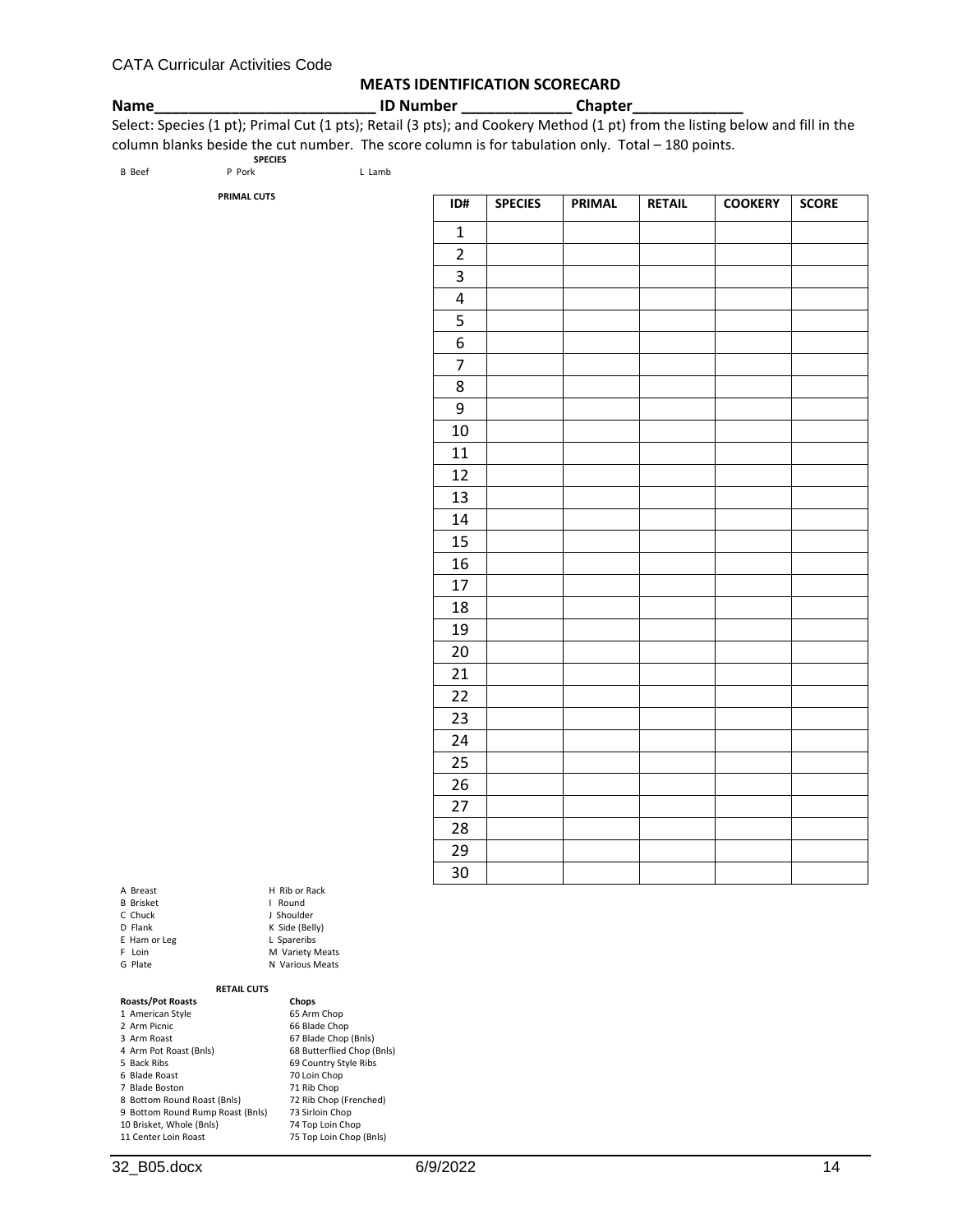#### CATA Curricular Activities Code **Meat Judging** Context of Meat Judging Context of Meat Judging

12 Center Rib Roast 13 Eye Roast (Bnls) **Variety Meats** 14 Eye Round Roast 76 Heart 15 Flat Half (Bnls) 77 Kidney 16 Frenched Style 78 Liver 17 Fresh Side 79 Oxtail<br>18 Leg Roast (Bnls) 80 Tongue 18 Leg Roast (Bnls) 19 Loin Roast 81 Tripe 20 Mock Tender Roast 21 Petite Tender **Various Meats** 22 Rib Roast 82 Beef for Stew 23 Rib Roast (Frenched) 83 Cubed Steak 24 Ribs (Denver Style) 84 Ground Beef<br>25 Rump0 Portion 85 Ground Pork 25 Rump0 Portion 26 Seven (7) Bone Roast 86 Hocks<br>27 Shank Portion 87 Sausae 28 Short Ribs 29 Shoulder Roast (Bnls) 30 Sirloin Roast **Smoked/Cured** 32 Spareribs 90 Center Slice<br>
33 Square Cut (Whole) 91 Ham (Bnls) 33 Square Cut (Whole) 91 Ham (Boss) 91 Ham (Boss) 92 Hocks 34 Tenderloin (whole) 35 Tip Roast (Bnls) 93 Loin Chop<br>36 Tip, Cap Off Roast 94 Picnic (Whole) 36 Tip, Cap Off Roast 94 Picnic (W<br>37 Top Loin Roast (Bnls) 95 Rib Chop 37 Top Loin Roast (Bnls) 95 Rib Chop<br>38 Top Roast (Bnls) 96 Rump Portion 38 Top Roast (Bnls) 39 Top Round Roast 97 Shank Portion<br>40 Tri-Tip Roast 98 Slab Bacon 40 Tri-Tip Roast

#### **Steaks**

41 Arm Steak 42 Blade Steak **COOKERY METHODS** 43 Bottom Round Steak 44 Center Slice M Moist Heat 45 Eye Steak (Bnls) 46 Eye Round Steak 47 Flank Steak 48 Mock Tender Steak 49 Porterhouse Steak 50 Ribeye, Lip-On steak 51 Round Steak 52 Round Steak (Bnls) 53 Sirloin Cutlets 54 Skirt Steak (Bnls) 55 T-Bone Steak 56 Tenderloin Steak 57 Tip, Cap Off Steak 58 Top Blade (Bnls) Flat Iron Steak 59 Top Loin Steak 60 Top Loin (Bnls) Steak 61 Top Round Steak 62 Top Sirloin Steak (Bnls) 63 Top Sirloin Ca; Off Steak (Bnls) 64 Top Sirloin Cap Steak (Bnls)

87 Sausage Link/Pattie<br>88 Shank

89 Brisket, Corned<br>90 Center Slice 99 Sliced Bacon